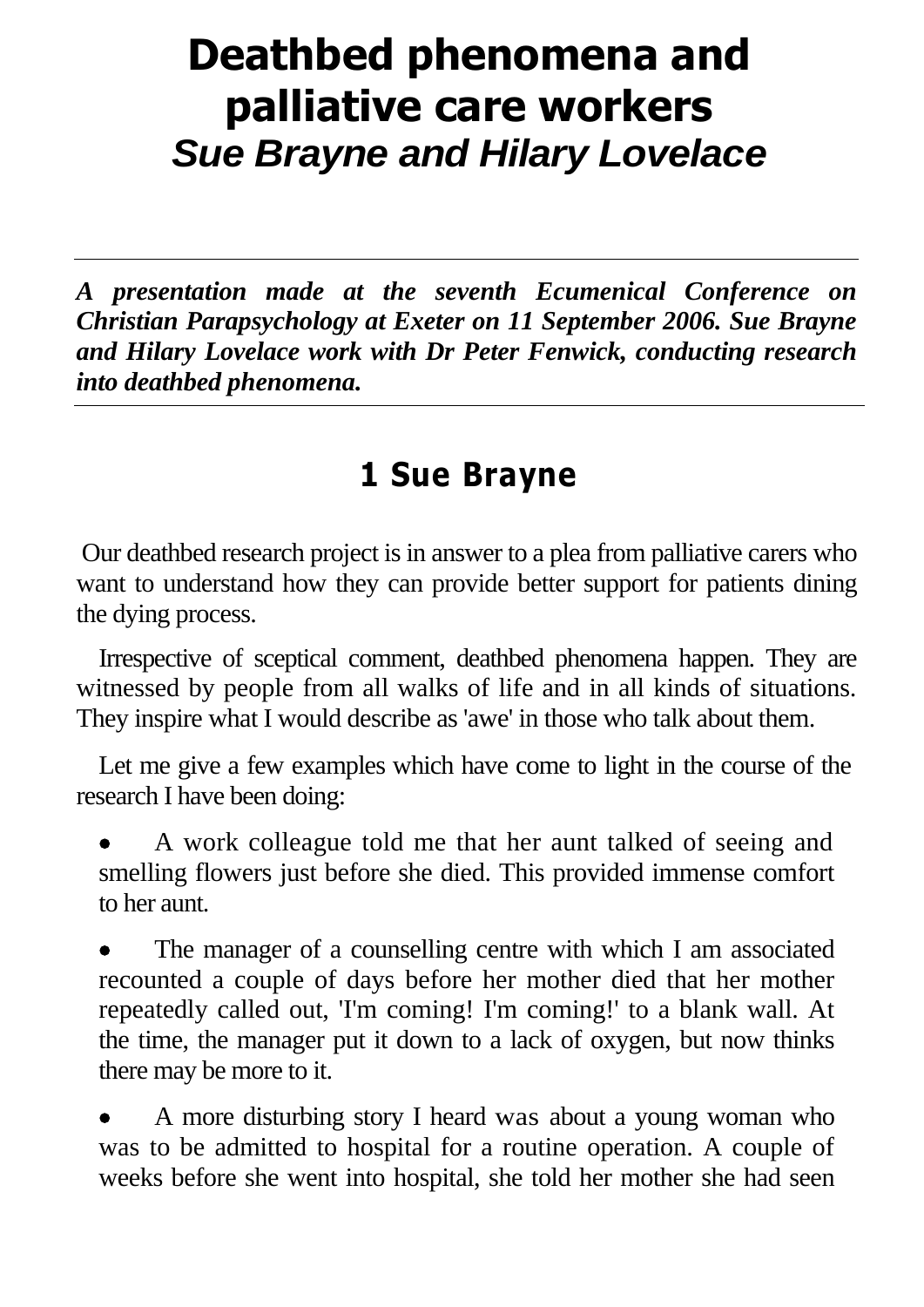the 'Angel *of* Death'. Her mother thought she was making it up, so ignored it. The girl died on the operating table.

• On the other hand, I was told this story by a friend. Her friend had a three-year-old daughter who was critically ill. The night before her daughter died, the mother saw an angel standing at the end of the child' s bed. This soothed and reassured the mother, because she believed her daughter had been collected by the angel and was being cared for in death.

Traditionally, deathbed phenomena are not addressed during medical or nursing training. Within the medical fraternity, death is normally viewed as a failure. In fact, one of the interviewees referred to death as 'the enemy' — so medical professionals have to find their own way of dealing with death and of making sense of what they are witnessing as the patient dies.

Nevertheless, there is now a growing realisation amongst medical practitioners and nursing staff that deathbed phenomena do happen. The problem is that physicians and carers often do not know how to support their patients, or what to say to them. But come back to that in a minute.

We decided to conduct a pilot study with the Camden Palliative Care Team (CPCT), to explore the impact that witnessing deathbed phenomena may have on them. Our findings were fascinating. The CPCT agreed that deathbed phenomena are virtually impossible to explain. One doctor described them as 'things that cannot be explained by science.' The team were also agreed that deathbed phenomena not only occur, but they are an intrinsic part of the dying process.

When questioned about the difference between drug-induced hallucinations and deathbed phenomena, all the interviewees made the same distinctions. Those patients who experience drug-induced hallucinations report seeing things like animals walking around the floor, children running in and out of the room, devils and dragons dancing in the light, insects moving on the wallpaper, or patterns undulating on the carpet. Patients also tend to 'pluck' at the air, or shiver violently. These hallucinations are vivid to the patient — some patients tell their carer what they are seeing and ask if it is real. However, the hallucinations tend to be annoying rather than frightening, and medical staff can usually control them by changing drugs or drug dosages.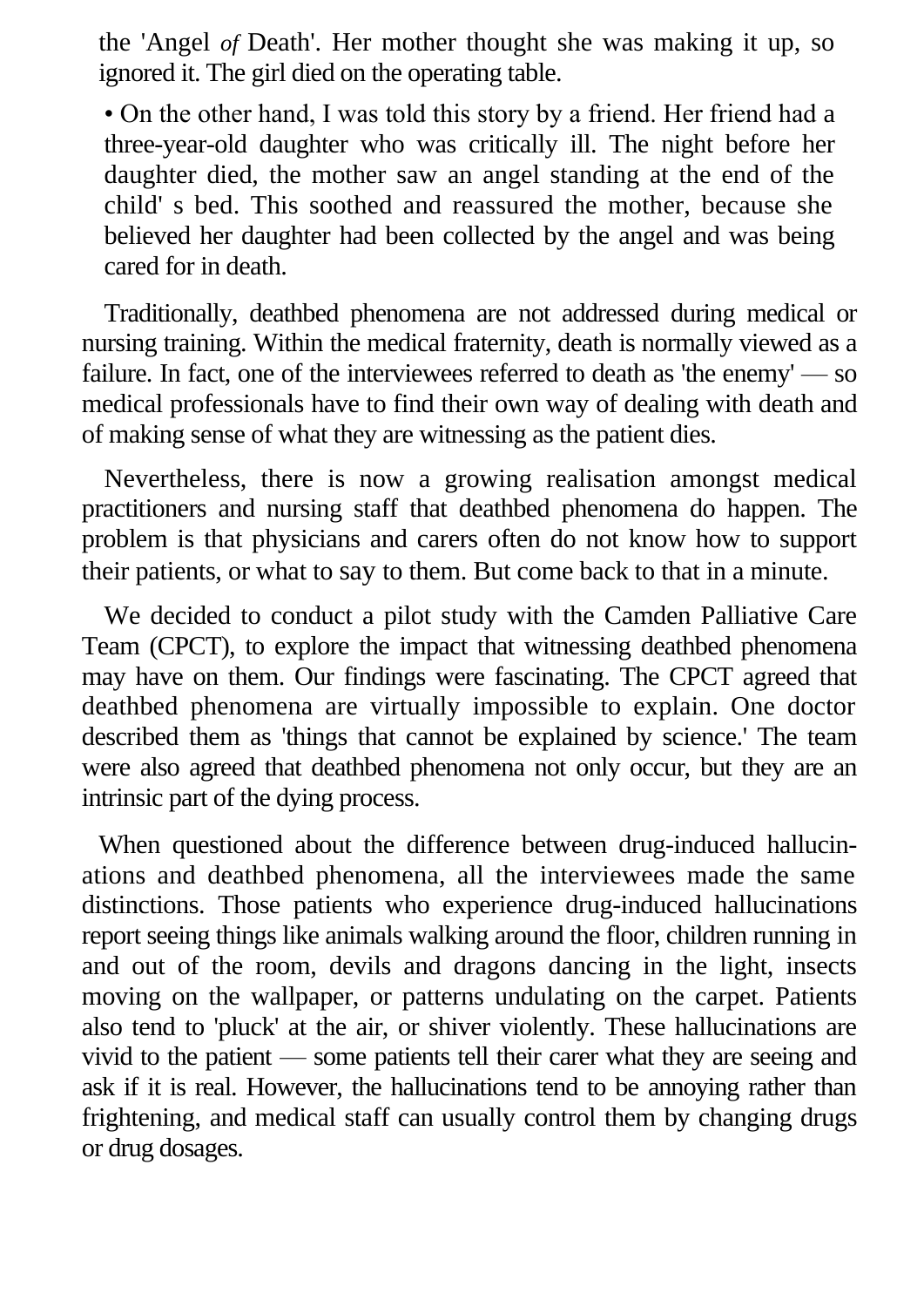On the other hand, deathbed phenomena hold some kind of profound meaning for the patient. According to one nurse, the patient's language changes when they are describing them. She said 'it's like a switch has been thrown'. Some patients will talk about seeing a loved one who has already died. Others, as I outlined earlier, will call out to someone whom their relatives or carers cannot see. Some patients talk about being surrounded by a warmth and a light which is comforting and secure. The interviewee who experienced such a phenomenon described it as, 'it's really nice; it's a bit like the smell of fresh bread'.

Other patients feel compelled to make some kind of reconciliation with estranged family members or friends. An interviewee explained it as patients are processing their lives and looking towards where they are going and who may be there and what spiritual aspects of life they are going to have. They are definitely taking stock of what is going on, and dealing with their inner selves, facing themselves, maybe for the first time, because they haven't done it before. There's nowhere to go — no escape when you are dying.'

Interviewees reported other deathbed phenomena, such as waking dreams which are different from ordinary dreams. An interviewee told me that one of her patients who was close to death dreamt that he was being judged by a higher power; but in this dream there was also temptation. So, in a way the interviewee believed that, through his dream time, the patient was trying to resolve whatever was going on for him.

Some people will start writing poetry or singing religious songs. Others report synchronistic events at the precise moment of death, such as the dying or dead person appearing to a relative, or clocks stopping, or a sudden appearance of a bird or a butterfly.

But the most important aspect to come out of the research was that the interviewees felt put into the position, as one nurse described it, of being the 'new priest at the bedside'. Patients often want answers that physicians or carers are unable or unwilling to provide.

All the interviewees stated that that they had little or no training to deal with these existential issues. Therefore they believe that many deathbed phenomena go unreported. Few of them are encouraged to talk about it at their team meetings, nor do they have appropriate supervision.

The upshot of this is that the interviewees made a request for pastoral care training, workshops on deathbed phenomena, and opportunities for time to discuss what they had witnessed, in order to provide better support for their patients, as well as making sense of it for themselves.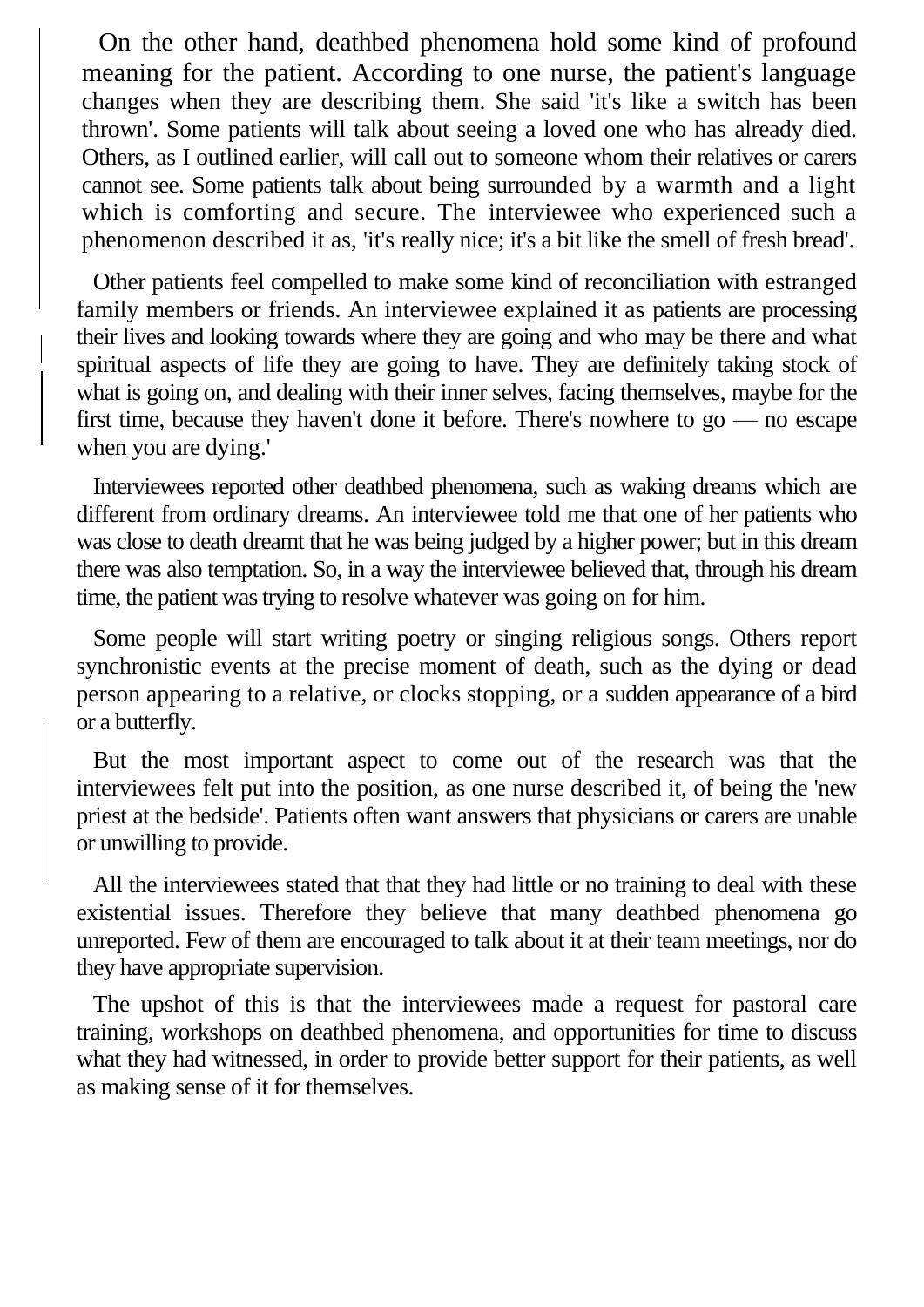## **- Hilary Lovelace**

Whilst Sue's study was carried out in a Community Palliative Care Team, my study took place in a hospice, where I interviewed nurses, doctors, chaplains, and a complementary therapist.

What came out of this immediately was the fact that different disciplines within the hospice had totally different attitudes to deathbed phenomena.

The chaplains were very eloquent on the subject. They had had a lot of experience of deathbed phenomena, as they were often called in at the time of death. They had vocabulary for it and were very excited by it. They also felt able to interact with the situation quite easily, as it was no mystery to them.

By contrast the doctors had very little experience of deathbed phenomena and were awkward about it. There was a sense of professional embarrassment; of going into a taboo area. After all, where do deathbed phenomena fit in the reductionist medical model?

Between these two parties fell the nurses and complementary therapist who had a wealth of experiences, nurses most often being there when the patient died. They were in total awe of the experience, but didn't see how they could interact with it. It wasn't really within their remit and they were not trained in this area. They saw themselves merely as witnesses. So it is interesting that just one discipline felt able to do something with all this.

The second thing that came out of this study was that there was a wealth of experiences: deathbed phenomena *do* happen. Some of these phenomena seem to perform a particular function. They are generally helpful to the patient, and very comforting. They are also helpful to the relatives, who are often around that patient at the time of death.

Let me give you some examples of phenomena helpful to the patients:

There was a Thai lady, who was reported to have come into the hospice to die. She had married an Englishman, so she was very anglicised, having been in England for some years. As she approached death she wanted to take on her Buddhist faith again. She asked her children, who were from Thailand, to bring a Buddhist monk to her, so she could resolve some issues before she died. To a Buddhist this is very important. However, the monk never came. One night, a nurse went to settle this lady, who at this stage was unable to move, unable to get out of bed, and not speaking very much — in that state just before you die almost unconscious. She found the lady was kneeling on the floor and bowing to her three jade Buddha figures which were arranged on the floor.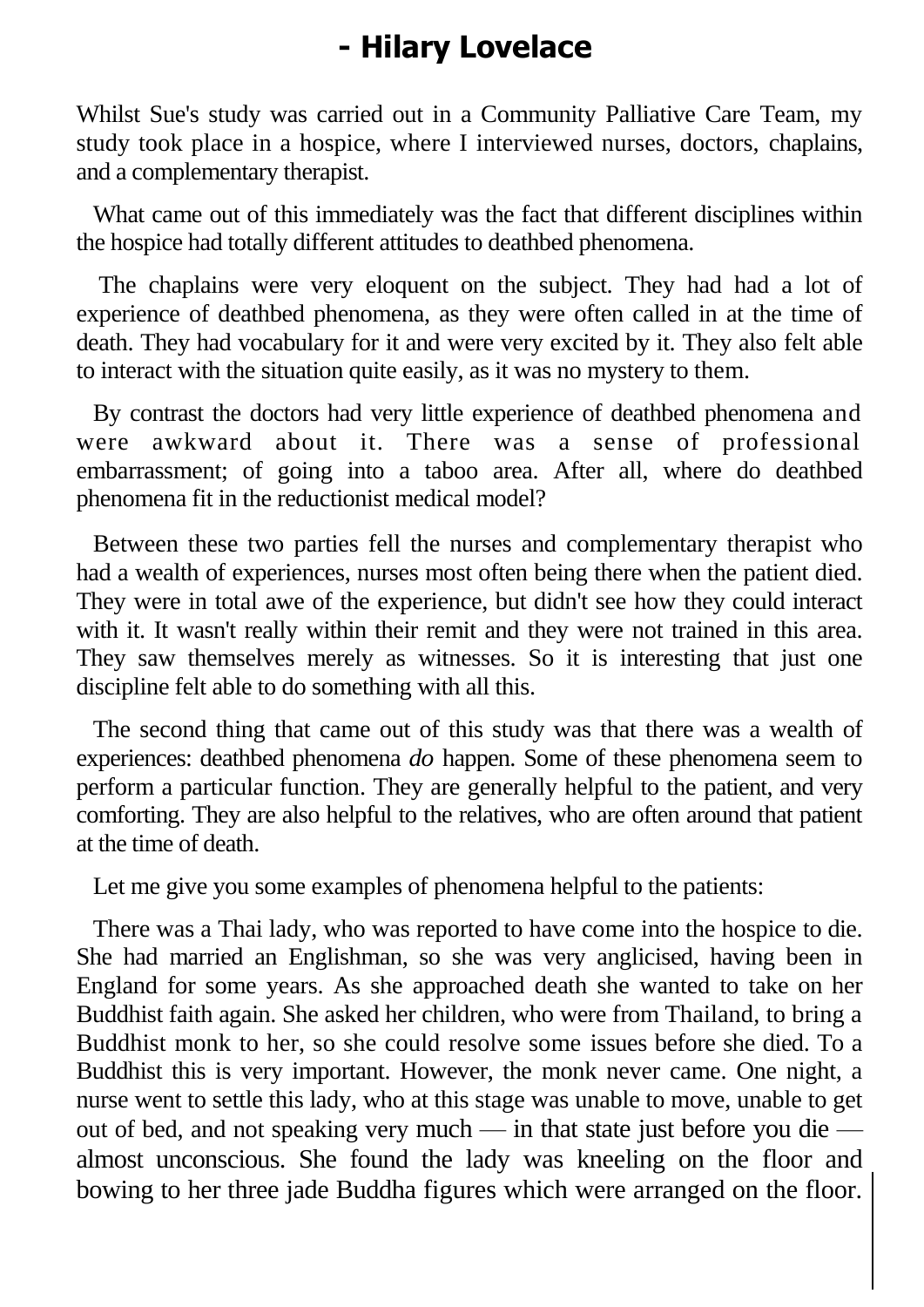She was talking to them and waiting for answers and nodding. The nurse said she became involved in it as a witness because, although she didn't speak Thai, she understood every word of the exchange. Then the lady looked up and said to the nurse, 'Now you know why I wanted a monk here', and she got back into bed, rolled on to her side, and didn't move or speak until she died about twenty minutes later. So this experience can be seen to have helped this lady resolve issues that were unresolved before she got to the moment of death.

A second example: a thirty-eight year-old man was dying. Too young to die, he thought, and he was resisting; he was denying. Then his mother and his own eight-year-old son, both of whom were dead, appeared to him in a vision and after that he said to the nurses, 'Now I feel that I can die with peace, because I know I'm going to join my loved ones.' So another example of how these visions can be helpful.

These visions can also comfort the relatives. A man was dying in a hospice with his family around him and a little robin suddenly appeared on the window-sill outside the room. The daughter said, 'Look! There's the robin!', and it turned out that within this family there was a tradition that if anyone was about to die, a bird — usually a robin — would appear very close by as a portent of the death. It was a very positive thing in that family, and here was the robin, coming 'as ordered' as it were. Then the father who was dying opened his eyes from his 'unconscious' state and said, 'That bird will take any soul'. The family were grieving; they were going to miss this man, but were hugely comforted to know that in the presence of death (about which we can do nothing, as we are not in control) here was an example of order, of things going as expected — and it gave the relatives a coping mechanism to get through this very difficult period.

Another instance: a lady said to the chaplain of the hospice, and to her husband, 'I'm so scared that I'm going to go alone.' The husband said to her, 'Look, don't worry, ducky, I'll be with you; I'll hold your hand'. She said, 'Oh, no, I don't want *you;* I want someone to collect me from the other side'. When her husband and the chaplain were sitting with her at the moment of her death, in the middle of the night, the door of the room swung open, and nobody came in. They took notice of this and at that moment the lady's hand went into the air, as if grasping another offered hand, and then fell down as she died peacefully. The husband said, 'Gosh —it looks like she got what she wanted; it looks like someone came to meet her'. And